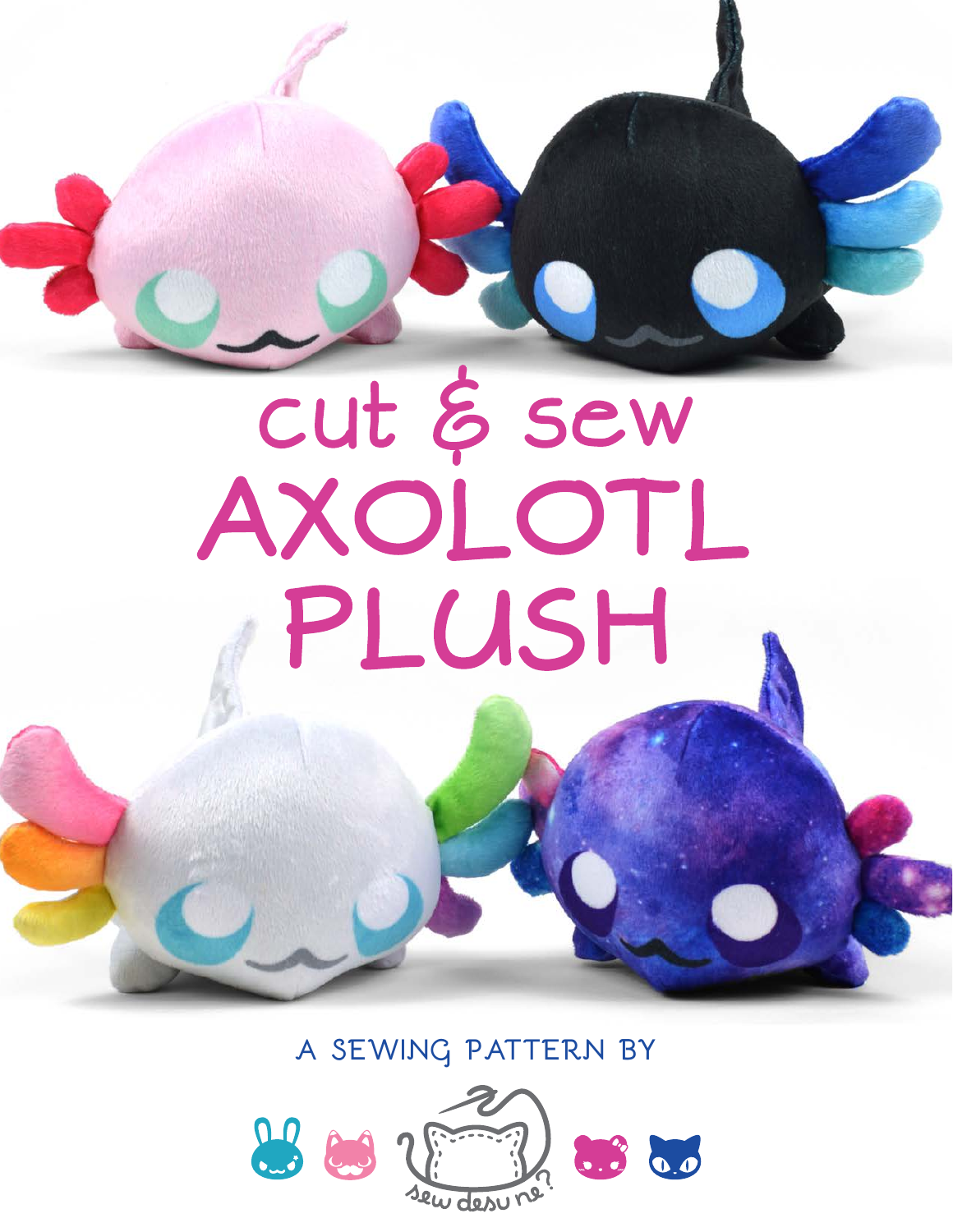# axolotl plush

**2**

If you're reading this, then you likely purchased some of my Cut & Sew Axolotl Plush fabric from Spoonflower. So thank you! This cute belly-down plush is a chibi version of everyone's favorite amphibious salamander. It has the same external gills and tail fin as the original, but in a much smaller package.

#### **difficulty:**

Attaching the head is likely the trickiest part of this plush, which might bump it up to a 4 if you don't have a lot of experience with the ladder stitch.

Overall, there aren't a lot of small details to the animal (besides the gills), so it doesn't take too long.

#### **skills used:**

- Basting
- Darts
- Sewing small pieces
- Ladder stitch
- Top-stitching
- Sewing curves

#### **makes:**

One plush: about 8" long, 6" wide (not including gills), and 5" tall



| www.cholyknight.com |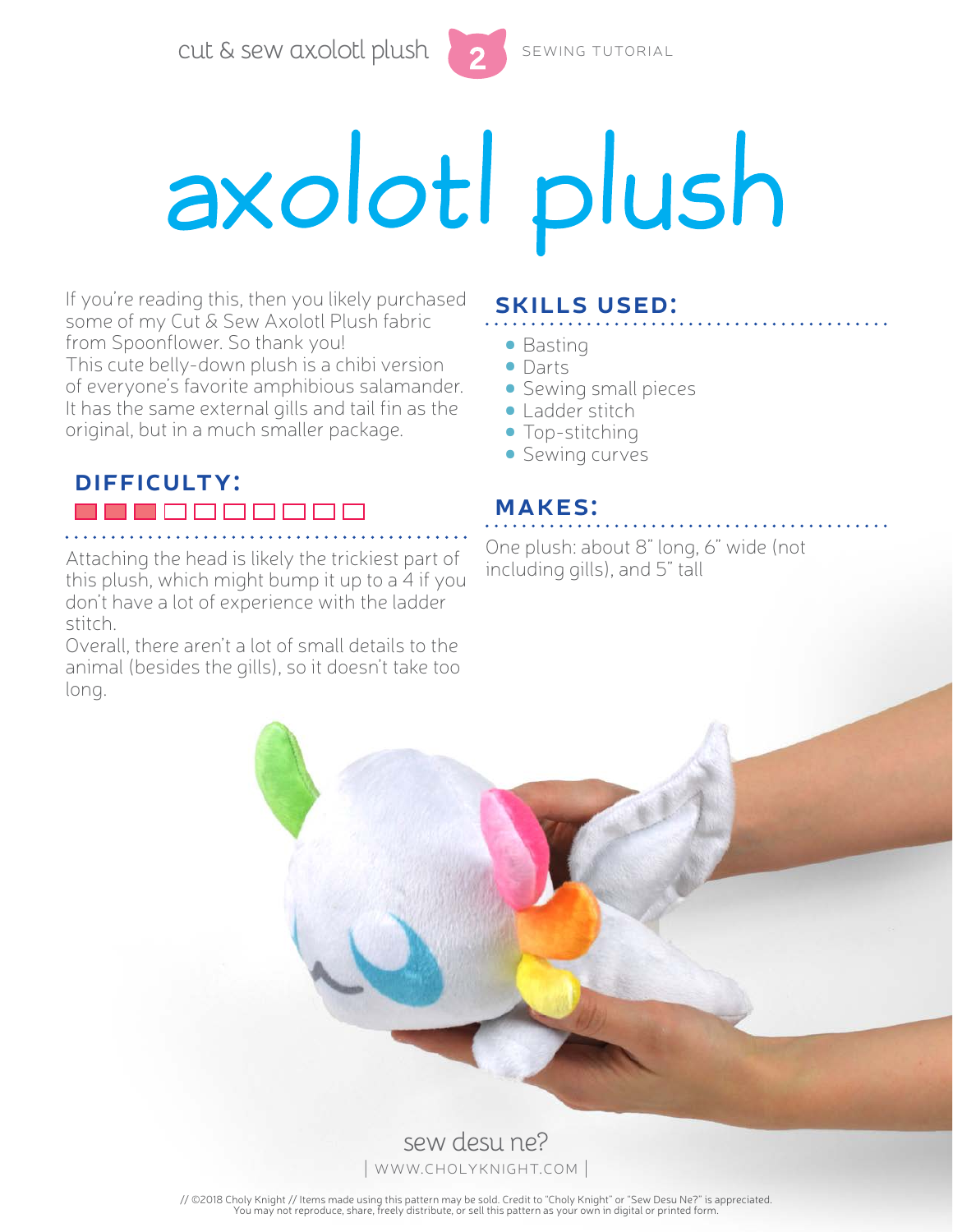

### **materials & tools:**

- your pre-printed Cut & Sew Axolotl plush fabric from Spoonflower (at least one fat quarter)
- sewing thread to match fabrics
- poly-fil stuffing
	- basic sewing tools (sewing machine, scissors, needles, pins, seam ripper, etc.)



#### **before you begin:**

- Briefly read the project instructions so you know what to expect.
- Note that a ¼" seam allowance is used throughout the project -- already included in the fabric.

sew desu ne? | www.cholyknight.com |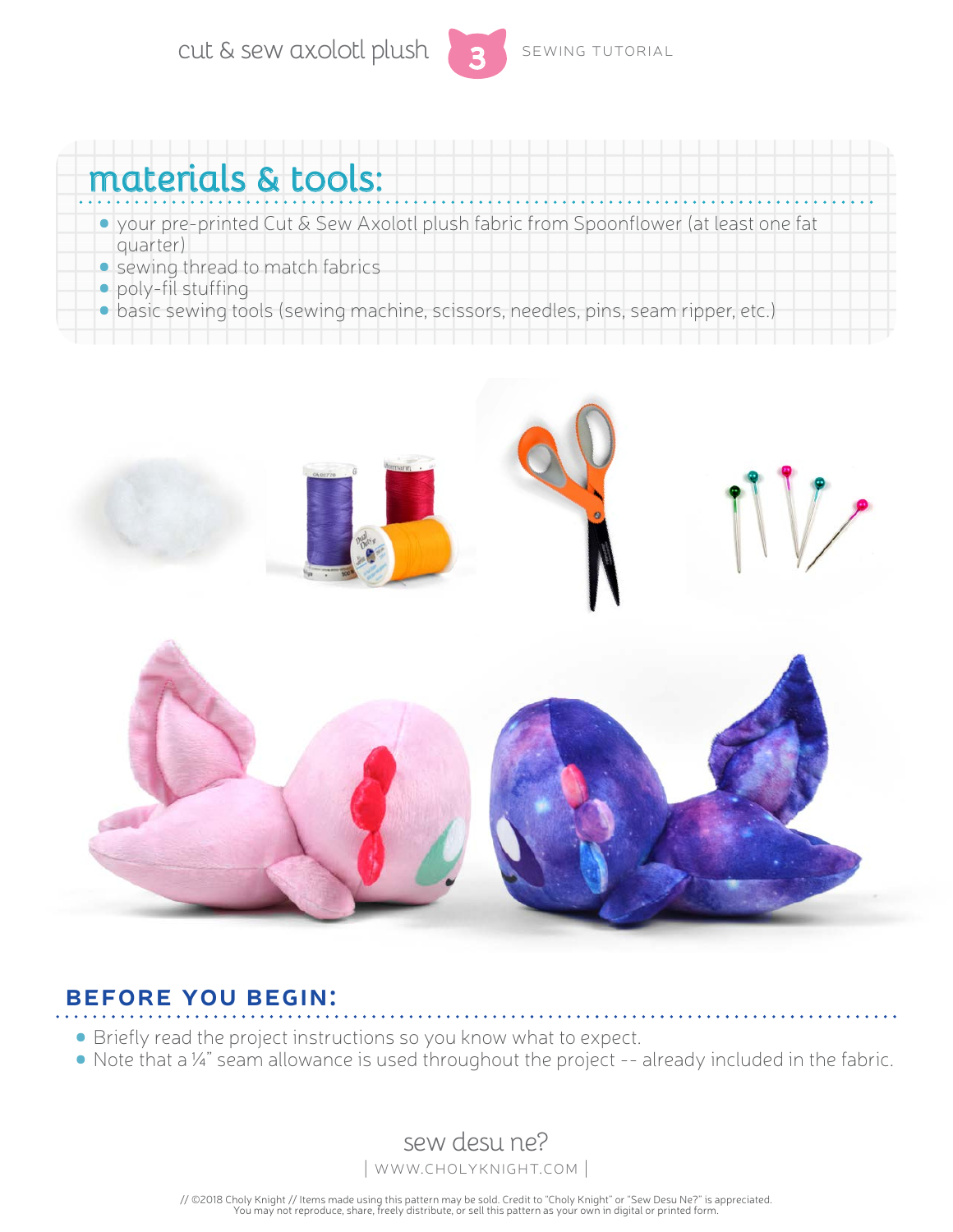cut & sew axolotl plush  $\mathbf{A}$  sewing tutorial







**4**

a. Grab your printed Spoonflower cut & sew fabric. If you ordered ¼ yd. of minky or fleece, it should include all the pieces needed (surrounded by a border). There should be 22 pieces

#### included: **face, head back (2), back (2), belly, arms (4), and gills (12).**

**b.** If you're new to sewing, you might want to wait until the applicable step before cutting your fabric so you can refer to the notes and labels. Once you need a piece, cut it out along the dotted lines outside the shape.



- a. Cut out your **face** piece. Locate the open wedge found on the top and bottom of the **face** -- these are the darts. To sew them, start by folding the face piece in half along the point of the dart and match up the slanted lines that make the wedge shape.
- **b.** Sew the darts by starting at the opening and moving down to the point.
- c. When sewing the point, try to blend the seam in with the fold so it makes a smooth transition and a rounder finished plush.

**darts:** A wedge-shaped gap found in a pattern. When sewn in fabric, it creates a tuck in the fabric and develops a 3D shape. The diagonal sides of the wedge are the **legs**; these are matched up and sewn **to the POINT** of the dark.

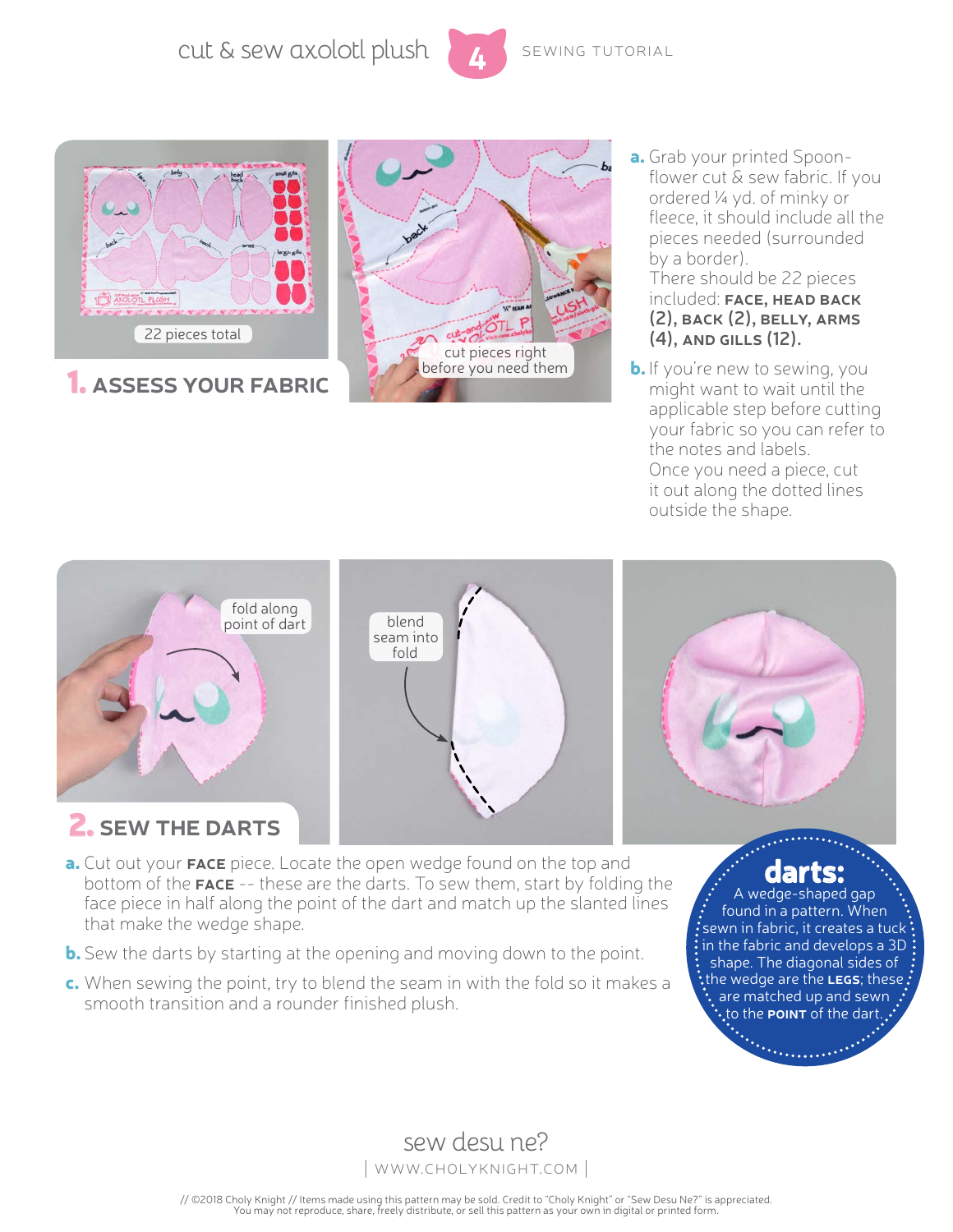$cut & sew \,axolotl \,plus \, \cdot \, \cdot$  sewing tutorial



- a. Cut out your **gill** pieces. Take two matching ones and align them with right sides facing and raw edges matching up.
- **b.** Sew them together along the long curved edge. Leave the straight edge free for turning right side out.
- c. Turn the gill right side out. Repeat with the remaining 10 gill pieces for 6 complete gills total.
- d. Arrange the gills according to the photos in preparation for adding to the head.









- a. If you prefer, you can stuff the gills for a bit more body.
- b. If you haven't already, locate the colored *gill placement bands* found on the **face** piece.

Place the open end of the gills within this colored band. Pin the gills in place.

c. Baste the gills to the face within the seam allowances to hold them in place for future steps.

#### **basting:**

flip gills to inside

A form of tempor sewing meant to hold pieces in place. A long stitch length is often used for this reason. The finished result is not meant to be seen and sometimes is even removed later (depending on your project).

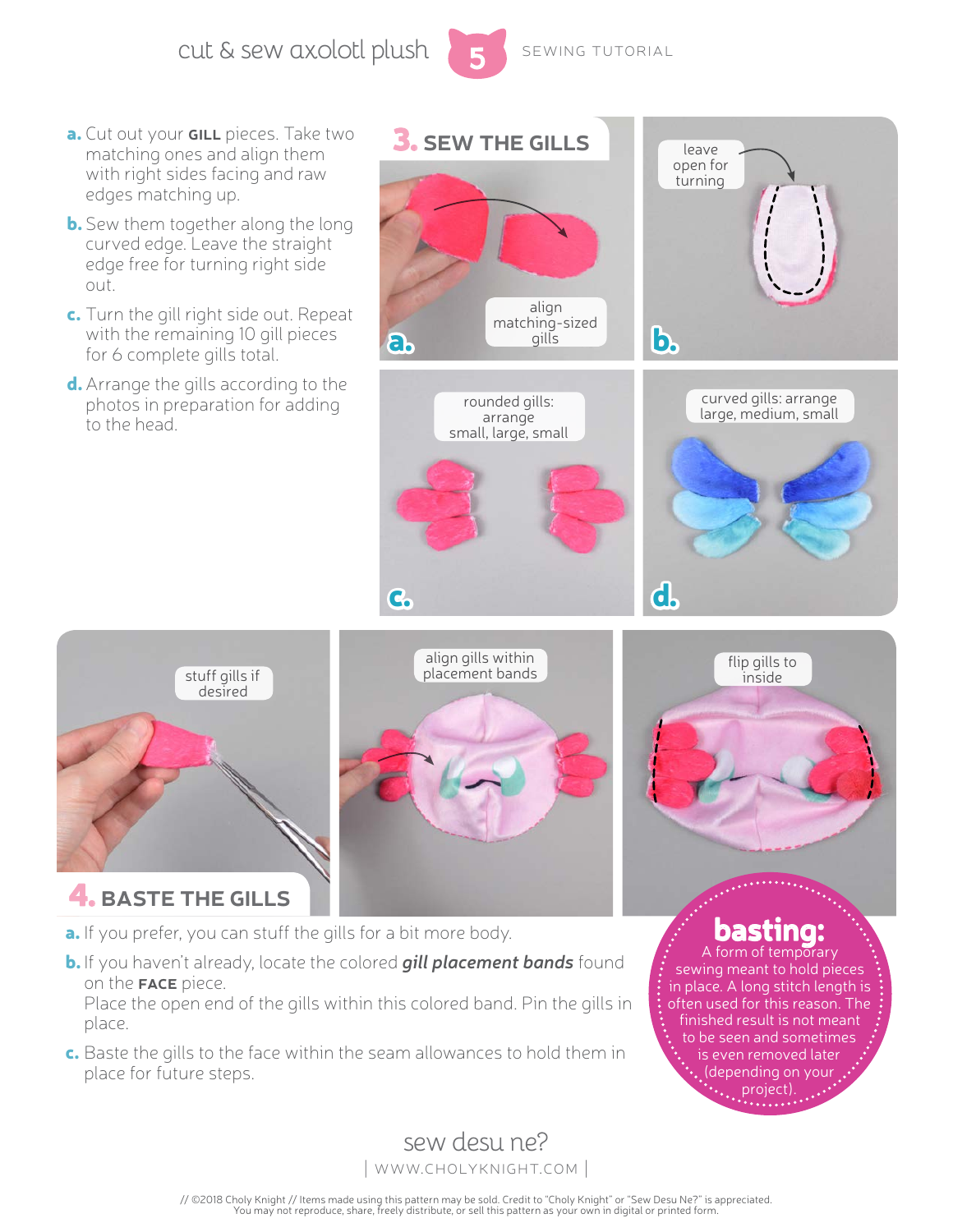cut & sew axolotl plush and sewing tutorial





- **a.** Cut out your two **HEAD BACK** pieces. Align them together with right sides facing and raw edges matching up.
- **b.** Note the **opening for turning** colored bands found on the fabric piece. Sew along this edge of the **HEAD BACK** pieces only, but be sure to leave the opening for turning as marked.
- c. The placement of the opening for turning is important since it lines up with the neck later.



- a. Open up your **head back** piece and grab the **face** piece you have so far. Align them with right sides facing. Be sure the top of the back pieces (marked with a *circle symbol*) are aligned with the top of the face piece. The *back seam* should also match up with the *top and bottom dart* on the face.
- **b.** Sew around the perimeter of the head completely. Turn the head right side out through the opening you left in the back.
- c. Stuff the head firmly with stuffing, pushing the stuffing towards the top and bottom until it gets completely full and there are no wrinkles in the fabric. The bottom of the head should be nice and flat so it rests flush.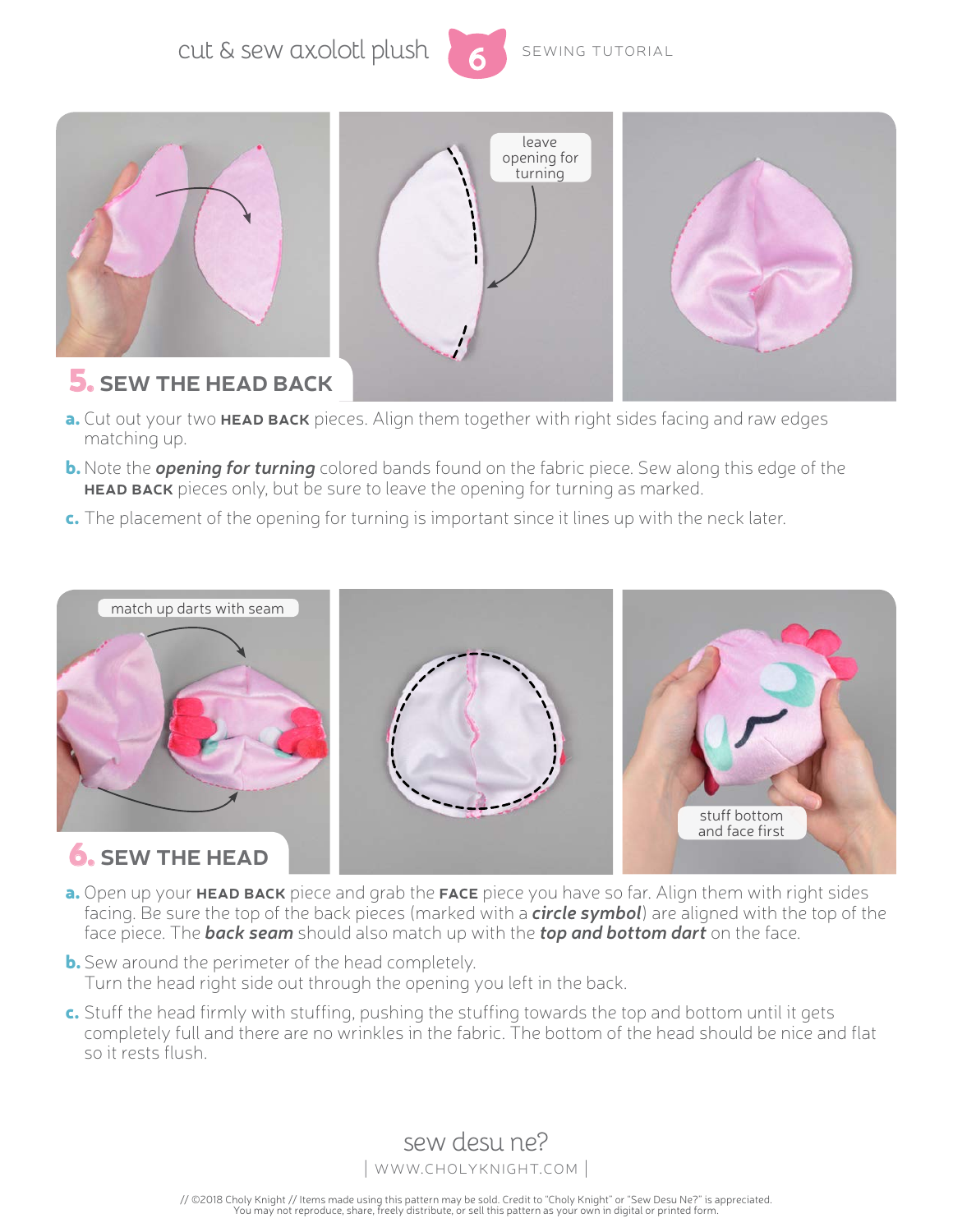$cut &$  sew axolotl plush  $\overline{z}$  sewing tutorial



- a. Cut out your **back** pieces. Take them both and align them with right sides facing and raw edges matching up.
- **b.** Sew the two pieces together along the tail edge only. Be sure to pivot at the corners where the tail starts and ends.
- c. Once complete, trim the seam allowance near the tip of the tail to reduce bulk. Clip the seam allowance at the inner corners to increase flexibility when the back is turned later.
- d.Turn the **back** right side out. Define the point of the tail with a chop stick or similar turning tool. Note the accent line that's printed along the tail. Top stitch along this line to create the tail fin.

7. **sew the body back** a. b. sew along tail edge only





- a. Cut out your **arm** pieces. Take two of them and align them with right sides facing and raw edges matching up.
- **b.** Sew them together along the curved edge, leaving the short straight edge free for turning right side out.
- c. Turn the arm right side out. Repeat with the remaining two arm pieces for two complete arms total. Stuff the arms lightly with stuffing toward the end. Keep the opening empty so it's easier to sew to the belly next.

sew desu ne? | www.cholyknight.com |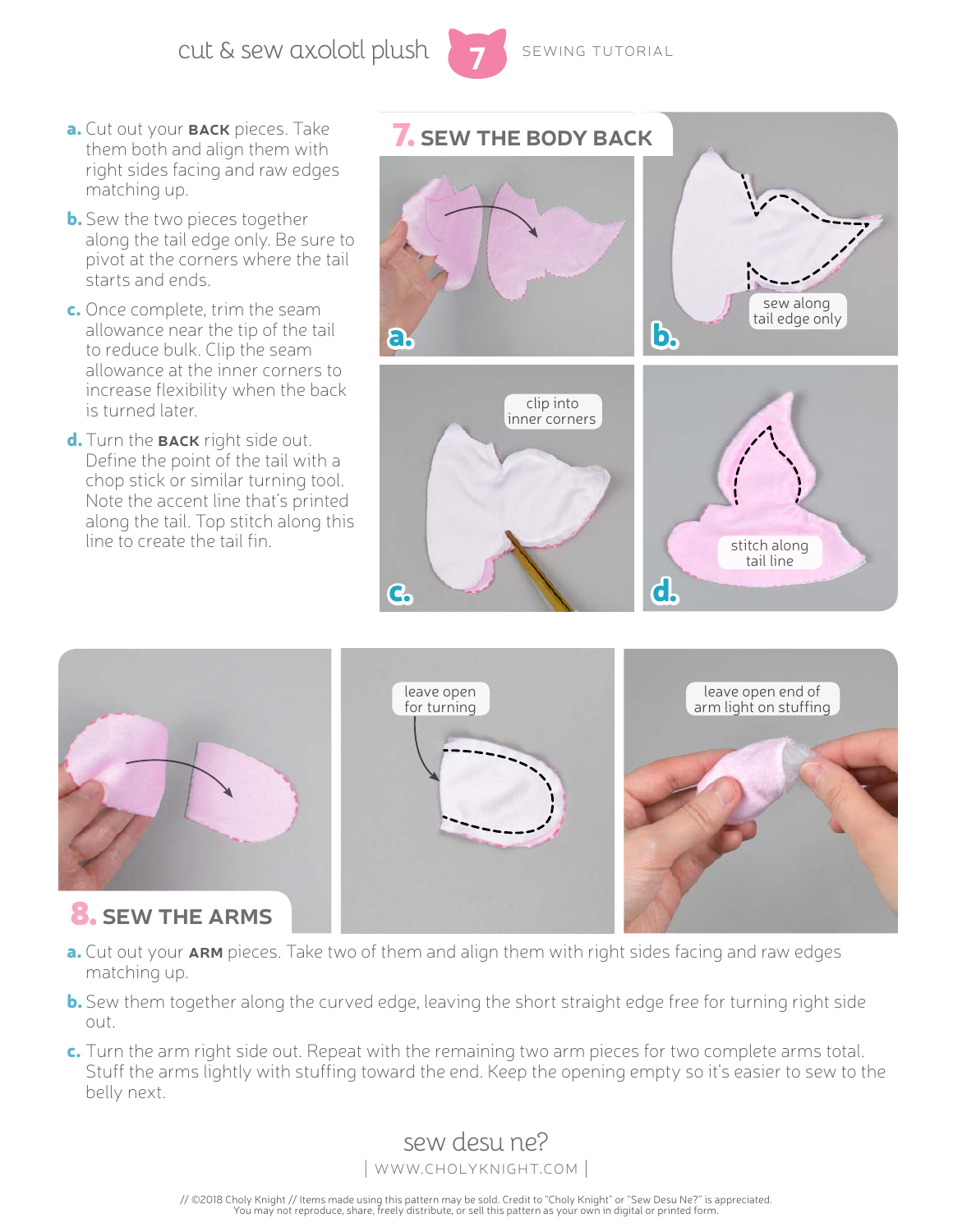cut & sew axolotl plush and sewing tutorial





**8**

- a. Locate the colored arm placement bands on the fabric for the **BELLY**. Align the open ends of the arms within these bands. You can have them pointing upward or downward as your preference. Pin them in place.
- **b.** Baste the **ARMS** to the belly within the seam allowance to hold them for future steps.
- c. Grab your **back** piece from before. Tuck the tail from your **back** piece into the center and out of the way. Align it over the belly with right sides facing and raw edges matching up.



- a. Sew the **BELLY** to the **BACK** along the edge with the legs. Leave the short curved edge (the neck) open for turning right side out.
- **b.** Before turning, be sure to clip the small inner corners near the legs.
- c. Turn the body right side out through the opening in the neck.

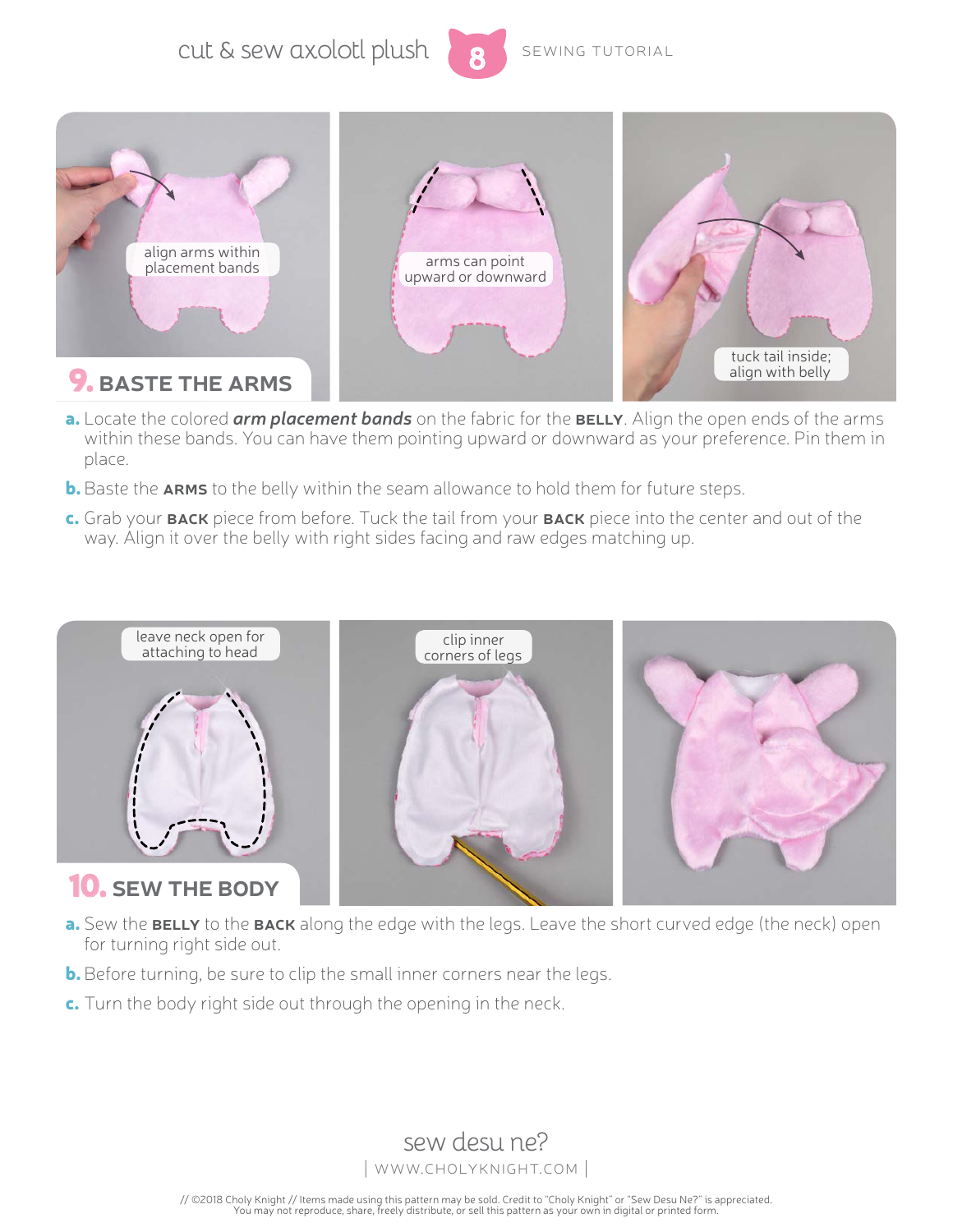



**9**

a. Stuff the body by starting with the tail, be sure it's nice and full before moving on. Next, fill up each leg with balls of stuffing.

Finally, move onto filling the rest of the body with stuffing. Once complete there should be no wrinkles in the fabric.

- **b.** Align the opening in the head over the opening in the neck. The neck opening is larger than the head opening, so arrange them so the neck opening covers the head opening.
- c. If you need help placing the head, try drawing a 2-3" wide circle around the head opening. Use that as a stitching guide when attaching to the body.



- a. Thread a hand-sewing needle and knot it at the end. Insert the needle from the inside of the neck opening and out. This will leave the knot inside the plush. Continue from here doing a ladder stitch. Start by taking a 1/8" stitch into the back seam of the neck and another into the top edge of the head opening.
- **b.** Continue working around the head toward the front. To make things easier, take big basting stitches just to be sure you have the placement right.